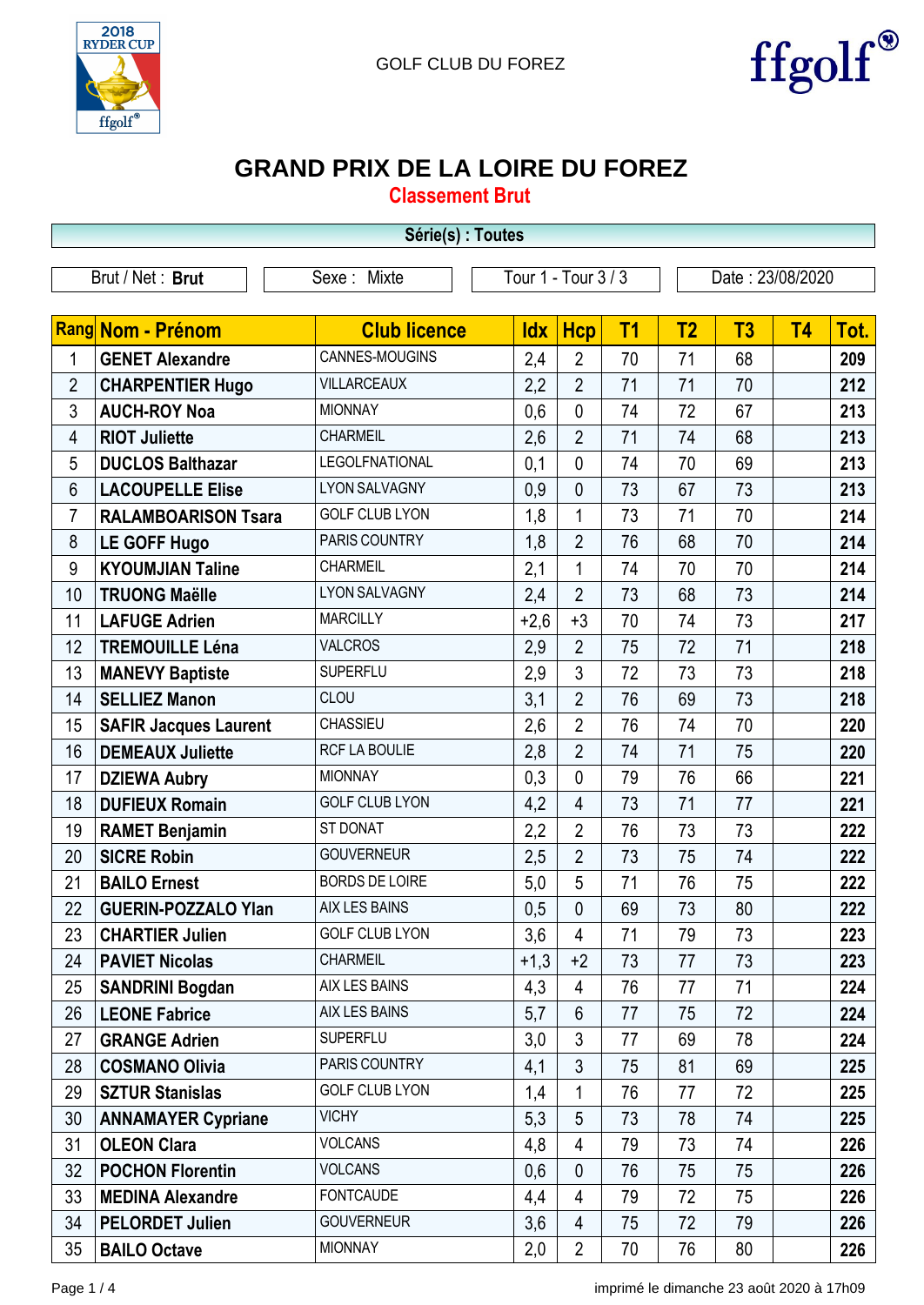|    | Rang Nom - Prénom         | <b>Club licence</b>    | <u>ldx</u> | Hcp            | T <sub>1</sub> | T <sub>2</sub> | T <sub>3</sub> | <b>T4</b> | Tot. |
|----|---------------------------|------------------------|------------|----------------|----------------|----------------|----------------|-----------|------|
| 36 | <b>BLANCHET Gérald</b>    | <b>MIONNAY</b>         | 4,4        | $\overline{4}$ | 68             | 74             | 84             |           | 226  |
| 37 | <b>THIMONIER Romain</b>   | ST ETIENNE             | 1,4        | 1              | 76             | 78             | 73             |           | 227  |
| 38 | <b>REN Emily</b>          | <b>GOUVERNEUR</b>      | 5,1        | $\overline{4}$ | 78             | 75             | 75             |           | 228  |
| 39 | <b>DUTEL Aksel</b>        | LYON SALVAGNY          | 0,5        | 0              | 81             | 72             | 75             |           | 228  |
| 40 | <b>YILDIRIM Aydin</b>     | AIX LES BAINS          | 8,6        | 9              | 75             | 75             | 78             |           | 228  |
| 41 | <b>GARRET Jules</b>       | <b>FOREZ</b>           | 3,9        | 4              | 77             | 77             | 75             |           | 229  |
| 42 | <b>THERY Raphael</b>      | <b>CHAMPLONG</b>       | 7,0        | $\overline{7}$ | 76             | 77             | 76             |           | 229  |
| 43 | <b>NAVARRO Martin</b>     | <b>VOLCANS</b>         | 3,4        | $\mathfrak{Z}$ | 70             | 80             | 79             |           | 229  |
| 44 | <b>OLAGNOL Pierre</b>     | <b>VOLCANS</b>         | 1,2        | $\mathbf{1}$   | 75             | 75             | 79             |           | 229  |
| 45 | <b>GAGNAIRE Romain</b>    | <b>BORDS DE LOIRE</b>  | 3,3        | $\mathfrak{Z}$ | 73             | 76             | 80             |           | 229  |
| 46 | <b>BELOT Thomas</b>       | <b>MARCILLY</b>        | 2,1        | $\overline{2}$ | 72             | 73             | 84             |           | 229  |
| 47 | <b>PAVIET Julia</b>       | CHARMEIL               | 2,8        | $\overline{2}$ | 76             | 75             | 80             |           | 231  |
| 48 | <b>ARETZIS Xavier</b>     | <b>SEYSSINS</b>        | 6,1        | $6\phantom{1}$ | 77             | 73             | 81             |           | 231  |
| 49 | <b>RUBICHON Zoé</b>       | <b>ALBON</b>           | 7,4        | $\overline{7}$ | 80             | 77             | 75             |           | 232  |
| 50 | <b>LOPEZ Pablo</b>        | <b>ALBON</b>           | 6,9        | $\overline{7}$ | 74             | 81             | 77             |           | 232  |
| 51 | <b>LANTUEJOUL Elie</b>    | <b>VEZAC AURILLAC</b>  | 6,2        | 6              | 81             | 78             | 74             |           | 233  |
| 52 | <b>DENIS Jean-Charles</b> | <b>CHAMPLONG</b>       | 3,1        | 3              | 83             | 75             | 75             |           | 233  |
| 53 | <b>NOSSAM Akhil Reddy</b> | <b>MAISON BLANCHE</b>  | 3,9        | 4              | 77             | 80             | 76             |           | 233  |
| 54 | <b>PERRET Mathieu</b>     | <b>FOREZ</b>           | 9,0        | 9              | 79             | 78             | 77             |           | 234  |
| 55 | <b>BUTAUD Robin</b>       | <b>AIX LES BAINS</b>   | 7,8        | 8              | 75             | 79             | 80             |           | 234  |
| 56 | <b>BONNET Come</b>        | <b>GOUVERNEUR</b>      | 1,2        | $\mathbf{1}$   | 75             | 74             | 85             |           | 234  |
| 57 | <b>LEDOUX Maxime</b>      | PONT ROYAL             | 3,6        | $\overline{4}$ | 81             | 76             | 78             |           | 235  |
| 58 | <b>BOUCHUT Sebastien</b>  | <b>FOREZ</b>           | 8,7        | 9              | 76             | 83             | 77             |           | 236  |
| 59 | <b>MARMORAT Guillaume</b> | SUPERFLU               | 7,1        | 7              | 74             | 83             | 79             |           | 236  |
| 60 | <b>COLLET Isabelle</b>    | <b>FOREZ</b>           | 7,3        | $\overline{7}$ | 74             | 82             | 80             |           | 236  |
| 61 | <b>NICOLAI Antoine</b>    | <b>BOURG EN BRESSE</b> | 4,8        | 5              | 77             | 77             | 82             |           | 236  |
| 62 | <b>BOUGHALEM Mohamed</b>  | <b>AIX LES BAINS</b>   | 3,8        | 4              | 81             | 78             | 78             |           | 237  |
| 63 | <b>CHAMPIER Sebastien</b> | <b>FOREZ</b>           | 4,3        | 4              | 84             | 74             | 79             |           | 237  |
| 64 | <b>PONT Stéphane</b>      | ST ETIENNE             | 6,8        | $\overline{7}$ | 81             | 77             | 79             |           | 237  |
| 65 | <b>NOSSAM Kalyana Re</b>  | <b>MAISON BLANCHE</b>  | 5,8        | 6              | 81             | 74             | 82             |           | 237  |
| 66 | <b>MOREELS Thomas</b>     | <b>VOLCANS</b>         | 5,2        | 5              | 72             | 83             | 82             |           | 237  |
| 67 | <b>BAR-NGUYEN Sovann</b>  | <b>VOLCANS</b>         | 7,4        | 8              | 82             | 81             | 75             |           | 238  |
| 68 | <b>MASO Mathis</b>        | VAL D'AUZON            | 3,7        | 4              | 82             | 80             | 76             |           | 238  |
| 69 | <b>SAINT ROMAIN Elisa</b> | <b>MIONNAY</b>         | 6,6        | 6              | 86             | 75             | 77             |           | 238  |
| 70 | <b>OLAGNOL Brigitte</b>   | <b>VICHY</b>           | 2,8        | $\overline{2}$ | 81             | 78             | 79             |           | 238  |
| 71 | <b>THERY Alexandre</b>    | <b>CHAMPLONG</b>       | 8,8        | 9              | 83             | 78             | 78             |           | 239  |
| 72 | <b>D'ORIO Florian</b>     | AUVERGNE-RHÔNE-ALPES   | 7,1        | $\overline{7}$ | 81             | 79             | 80             |           | 240  |
| 73 | <b>DJELLAB Pierre</b>     | <b>MIONNAY</b>         | 12,4       | 13             | 82             | 78             | 80             |           | 240  |
| 74 | <b>KUZMA Clement</b>      | ST ETIENNE             | 6,4        | $\overline{7}$ | 80             | 79             | 81             |           | 240  |
| 75 | <b>TOINARD Yanis</b>      | <b>BOURG EN BRESSE</b> | 3,7        | $\overline{4}$ | 80             | 76             | 84             |           | 240  |
| 76 | <b>DAMAS Pascal</b>       | <b>FOREZ</b>           | 8,8        | 9              | 80             | 81             | 80             |           | 241  |
| 77 | <b>LOURO Mathéo</b>       | <b>GOUVERNEUR</b>      | 5,0        | 5              | 77             | 81             | 83             |           | 241  |
| 78 | <b>DUBOIS Frédéric</b>    | <b>FOREZ</b>           | 5,3        | 5              | 79             | 74             | 88             |           | 241  |
| 79 | <b>LACOUPELLE Virgile</b> | <b>VALCROS</b>         | 4,3        | 4              | 75             | 80             | 87             |           | 242  |
| 80 | <b>DEBARD Nicolas</b>     | <b>BORDS DE LOIRE</b>  | 11,4       | 12             | 81             | 82             | 80             |           | 243  |
| 81 | <b>DOUPLAT Benjamin</b>   | <b>CHASSIEU</b>        | 6,5        | 7              | 81             | 78             | 84             |           | 243  |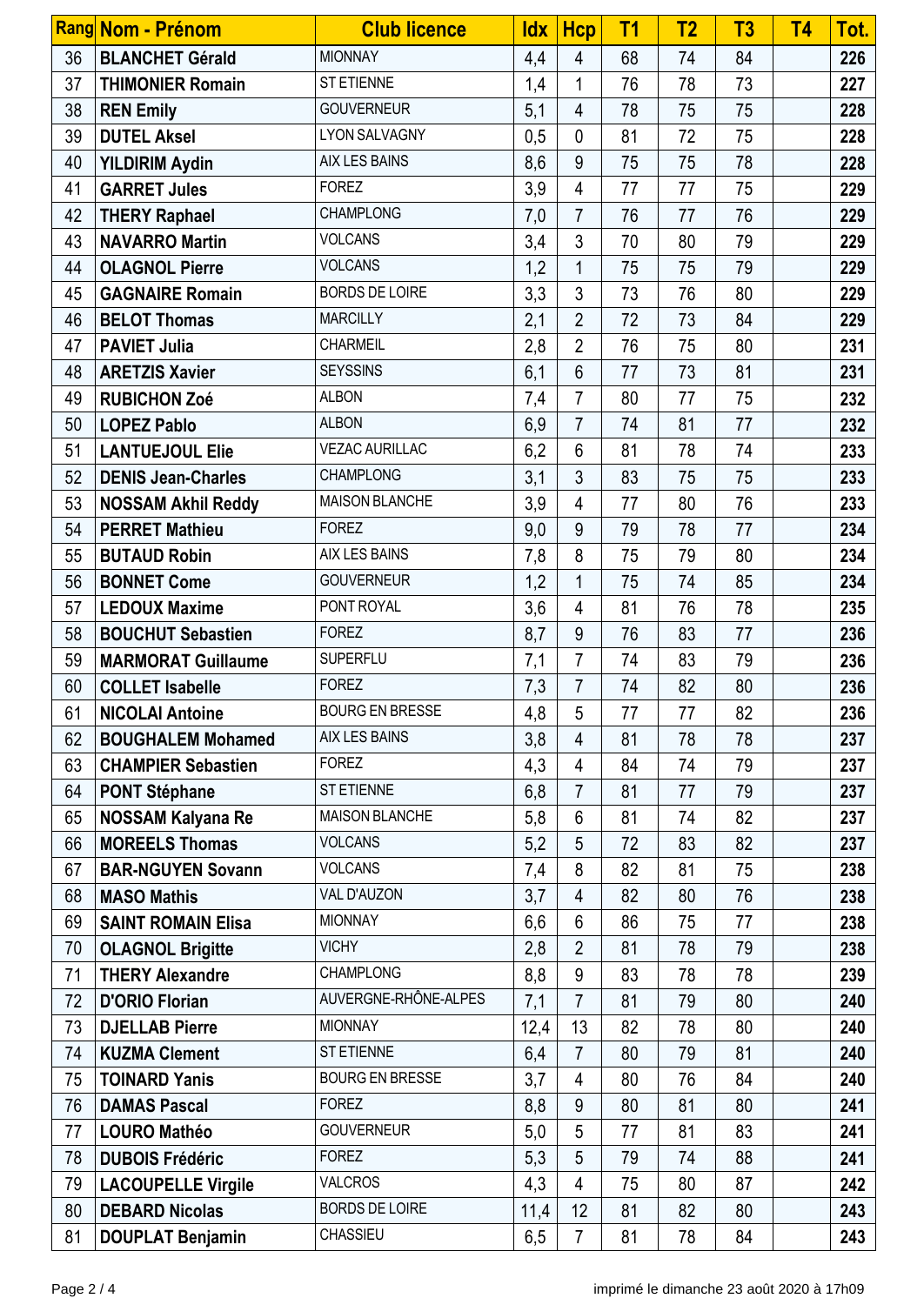|     | Rang Nom - Prénom          | <b>Club licence</b>   | <b>Idx</b> | <b>Hcp</b>     | T <sub>1</sub> | T <sub>2</sub> | T <sub>3</sub> | T <sub>4</sub> | Tot.       |
|-----|----------------------------|-----------------------|------------|----------------|----------------|----------------|----------------|----------------|------------|
| 82  | <b>POMAT Josselin</b>      | <b>ETANGS</b>         | 10,4       | 11             | 87             | 78             | 79             |                | 244        |
| 83  | <b>LAMBERT Tom</b>         | <b>BORDS DE LOIRE</b> | 6,7        | $\overline{7}$ | 80             | 81             | 83             |                | 244        |
| 84  | <b>EMUWA Tochukwu</b>      | <b>GOUVERNEUR</b>     | 2,7        | $\mathfrak{Z}$ | 83             | 82             | 80             |                | 245        |
| 85  | <b>ZAPATA Gabin</b>        | ST ETIENNE            | 10,4       | 11             | 82             | 82             | 81             |                | 245        |
| 86  | <b>NOYGUES-PORTA Hugo</b>  | <b>LYON SALVAGNY</b>  | 4,0        | $\overline{4}$ | 81             | 82             | 82             |                | 245        |
| 87  | <b>HEINTZ Benoit</b>       | <b>RIOM</b>           | 8,6        | 9              | 84             | 81             | 82             |                | 247        |
| 88  | <b>TRUONG Léa</b>          | <b>LYON SALVAGNY</b>  | 3,5        | $\mathfrak{Z}$ | 77             | 84             | 86             |                | 247        |
| 89  | <b>CAVANI Patricia</b>     | CHASSIEU              | 10,1       | 10             | 82             | 82             | 85             |                | 249        |
| 90  | <b>JULIEN Lisa</b>         | <b>EVIAN RESORT</b>   | 15,4       | 15             | 82             | 83             | 85             |                | 250        |
| 91  | <b>TOURASSE Alienor</b>    | CHAMBON/LIGNON        | 11,8       | 12             | 86             | 80             | 85             |                | 251        |
| 92  | <b>LORUT Johan</b>         | ST ETIENNE            | 8,5        | 9              | 80             | 83             | 88             |                | 251        |
| 93  | <b>VAN CANEGHEM Nelson</b> | NIMES CAMPAGNE        | 0,5        | $\mathbf{0}$   | 76             | 80             | <b>HCC</b>     |                | <b>HCC</b> |
| 94  | <b>ROUX Christophe</b>     | <b>CHAMPLONG</b>      | 5,0        | 5              | 86             | 80             | <b>HCC</b>     |                | <b>HCC</b> |
| 95  | <b>BARBA Theo-Younès</b>   | <b>GOLF CLUB LYON</b> | 7,4        | 8              | 85             | 81             | <b>HCC</b>     |                | <b>HCC</b> |
| 96  | <b>VERNET Sandeep</b>      | <b>VICHY</b>          | 10,9       | 12             | 85             | 81             | <b>HCC</b>     |                | <b>HCC</b> |
| 97  | <b>MAGNIN Arnaud</b>       | <b>CHAMPLONG</b>      | 7,0        | $\overline{7}$ | 81             | 85             | <b>HCC</b>     |                | <b>HCC</b> |
| 98  | <b>NOURRISSON Alex</b>     | <b>SUPERFLU</b>       | 10,8       | 11             | 80             | 87             | <b>HCC</b>     |                | <b>HCC</b> |
| 99  | <b>MAISONNEUVE Arthur</b>  | <b>RIOM</b>           | 8,0        | 8              | 80             | 87             | <b>HCC</b>     |                | <b>HCC</b> |
| 100 | <b>PROST Agathe</b>        | <b>VOLCANS</b>        | 6,3        | 6              | 84             | 84             | <b>HCC</b>     |                | <b>HCC</b> |
| 101 | <b>VIALLE Mathieu</b>      | <b>RIOM</b>           | 6,0        | 6              | 83             | 85             | <b>HCC</b>     |                | <b>HCC</b> |
| 102 | <b>SZTUR Anastasia</b>     | <b>GOLF CLUB LYON</b> | 13,8       | 14             | 83             | 85             | <b>HCC</b>     |                | <b>HCC</b> |
| 103 | <b>CHAMOUN Joseph</b>      | <b>GOUVERNEUR</b>     | 6,4        | $\overline{7}$ | 81             | 87             | <b>HCC</b>     |                | <b>HCC</b> |
| 104 | <b>DACUNHA Gaetan</b>      | <b>RIOM</b>           | 10,1       | 11             | 85             | 84             | <b>HCC</b>     |                | <b>HCC</b> |
| 105 | <b>JEANNEROT Clement</b>   | <b>SUPERFLU</b>       | 10,7       | 11             | 83             | 86             | <b>HCC</b>     |                | <b>HCC</b> |
| 106 | <b>RENOUAT Charles</b>     | <b>FOREZ</b>          | 10,4       | 11             | 83             | 87             | <b>HCC</b>     |                | <b>HCC</b> |
| 107 | <b>BALAY Augustin</b>      | LAC D'ANNECY          | 11,7       | 12             | 86             | 85             | <b>HCC</b>     |                | <b>HCC</b> |
| 108 | <b>VALLA Mickaël</b>       | <b>SUPERFLU</b>       | 15,0       | 16             | 85             | 86             | <b>HCC</b>     |                | <b>HCC</b> |
| 109 | <b>DUVERT Léo</b>          | <b>SUPERFLU</b>       | 14,9       | 16             | 90             | 83             | <b>HCC</b>     |                | <b>HCC</b> |
| 110 | <b>GUILLEMIN Margaux</b>   | <b>VOLCANS</b>        | 5,3        | 5              | 84             | 89             | <b>HCC</b>     |                | <b>HCC</b> |
| 111 | <b>GONIN Maxence</b>       | <b>LAC D'ANNECY</b>   | 8,7        | 9              | 80             | 93             | <b>HCC</b>     |                | <b>HCC</b> |
| 112 | <b>SOCHA Wendy</b>         | <b>EVIAN RESORT</b>   | 16,3       | 16             | 87             | 87             | <b>HCC</b>     |                | <b>HCC</b> |
| 113 | <b>DELAIS Arthur</b>       | <b>VOLCANS</b>        | 13,8       | 15             | 86             | 89             | <b>HCC</b>     |                | <b>HCC</b> |
| 114 | <b>LOPEZ Lanzo</b>         | <b>ALBON</b>          | 7,9        | 8              | 88             | 88             | <b>HCC</b>     |                | <b>HCC</b> |
| 115 | <b>AUBONNET Sophie</b>     | <b>CHAMPLONG</b>      | 15,9       | 16             | 86             | 90             | <b>HCC</b>     |                | <b>HCC</b> |
| 116 | <b>MARMORAT Vincent</b>    | ST ETIENNE            | 13,1       | 14             | 83             | 93             | <b>HCC</b>     |                | <b>HCC</b> |
| 117 | <b>CHARNAY Guillaume</b>   | CHARMEIL              | 12,7       | 14             | 93             | 85             | <b>HCC</b>     |                | <b>HCC</b> |
| 118 | <b>CREUSY Joël</b>         | <b>LYON VERGER</b>    | 7,3        | 8              | 87             | 91             | <b>HCC</b>     |                | <b>HCC</b> |
| 119 | <b>DERONZIER Leopold</b>   | LAC D'ANNECY          | 10,6       | 11             | 85             | 93             | <b>HCC</b>     |                | <b>HCC</b> |
| 120 | <b>DINATALE Fabrice</b>    | <b>GRAND AVIGNON</b>  | 13,9       | 15             | 97             | 83             | <b>HCC</b>     |                | <b>HCC</b> |
| 121 | <b>VIEMONT Etienne</b>     | <b>LYON SALVAGNY</b>  | 1,8        | $\overline{2}$ | 84             | 96             | <b>HCC</b>     |                | <b>HCC</b> |
| 122 | <b>HEYBERGER Maelys</b>    | <b>CHAMPLONG</b>      | 13,8       | 14             | 98             | 83             | <b>HCC</b>     |                | <b>HCC</b> |
| 123 | <b>RECORBET Sylvie</b>     | <b>FOREZ</b>          | 12,8       | 13             | 92             | 90             | <b>HCC</b>     |                | <b>HCC</b> |
| 124 | <b>LOMBARDIN Charline</b>  | <b>FOREZ</b>          | 14,6       | 15             | 86             | 98             | <b>HCC</b>     |                | <b>HCC</b> |
| 125 | <b>THOMAS Vincent</b>      | <b>FOREZ</b>          | 16,9       | 18             | 95             | 93             | <b>HCC</b>     |                | <b>HCC</b> |
| 126 | <b>AKROUR Madjid</b>       | ST ETIENNE            | 9,3        | 10             | 89             | 99             | <b>HCC</b>     |                | <b>HCC</b> |
| 127 | <b>RECORBET Philippe</b>   | <b>FOREZ</b>          | 17,6       | 19             | 94             | 95             | <b>HCC</b>     |                | <b>HCC</b> |